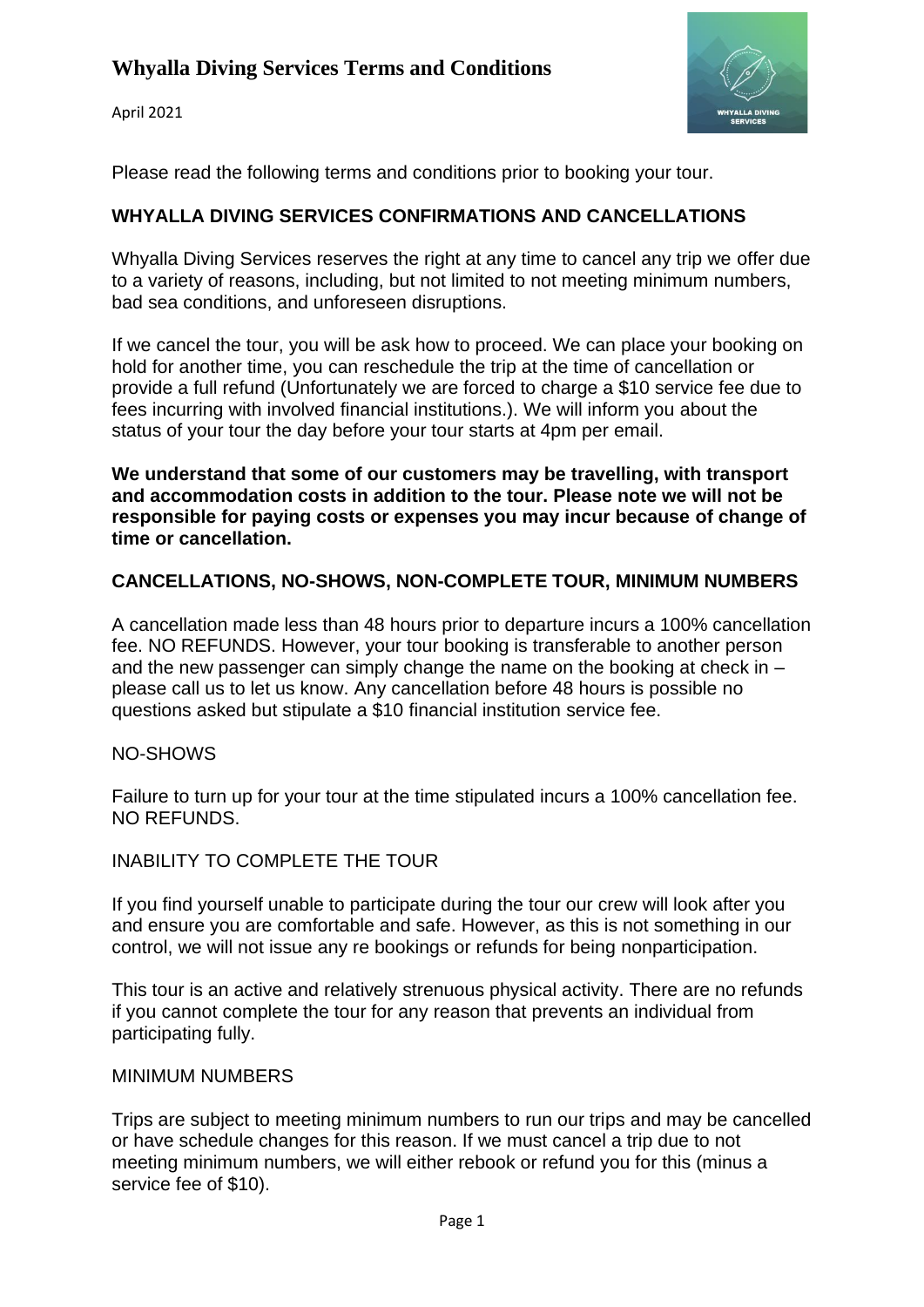

April 2021

# **SEA CONDITIONS, WEATHER**

Much of the confirmation of your trip will be dependent on the wind direction and occasional swell occurrence. We will monitor this closely and if the conditions are deemed unsuitable\*, we will let you know at 4pm the day before departure. We will not cancel the trip based on the rain or cloud cover.

*\*Please note that if we must cancel a tour due to poor sea conditions, it is for your safety.*

## **MEDICAL QUESTIONS and DIVE/SNORKEL TOUR WAIVER**

If you have any pre-existing medical conditions, are taking prescription medication, are suffering from any injury or illness you may be unable to participate in the program. You must affirm that you are not currently suffering from a cold or congestion or have an ear infection. You must affirm that you do not have a history of seizures, dizziness or fainting, or a history of heart condition (e.g. cardiovascular disease, angina, heart attack) or a history of respiratory problems, such as emphysema or tuberculosis. You must affirm that you are not currently taking medication that carries a warning about any impairment of your physical or mental abilities. Some medical conditions may preclude a person from diving/ snorkelling or need a medical declaration signed by a doctor. If in doubt, please contact us prior your tour.

Medicals are mandatory for all Scuba diving tours including Try Scuba Diving.

Before commencing any activities, we will require all customers to complete our liability forms. All information provided must be strictly accurate.

We are informing you that snorkelling/diving has inherent risks which may result in serious injury or death.

Neither your guide(s)/instructor(s), nor the Whyalla Diving Services through which this program is offered may be held liable or responsible in any way for any injury, death or other damages to you, your family, estate, heirs or assigns that may occur as a result of your participation in this program or as a result of the negligence of any party, including the Released Parties, whether passive or active.

You must understand the terms in your waiver are contractual and not a mere recital, and that you have signed this agreement of your own free act and with the knowledge that you hereby agree to waive your legal rights.

If during the tour it becomes apparent that a form has been filled in incorrectly, by omission or false statement, we reserve the right to prevent any customer from undertaking any scuba diving / snorkelling activities. Any decision made in this regard will be at the absolute discretion of the Dive Guide.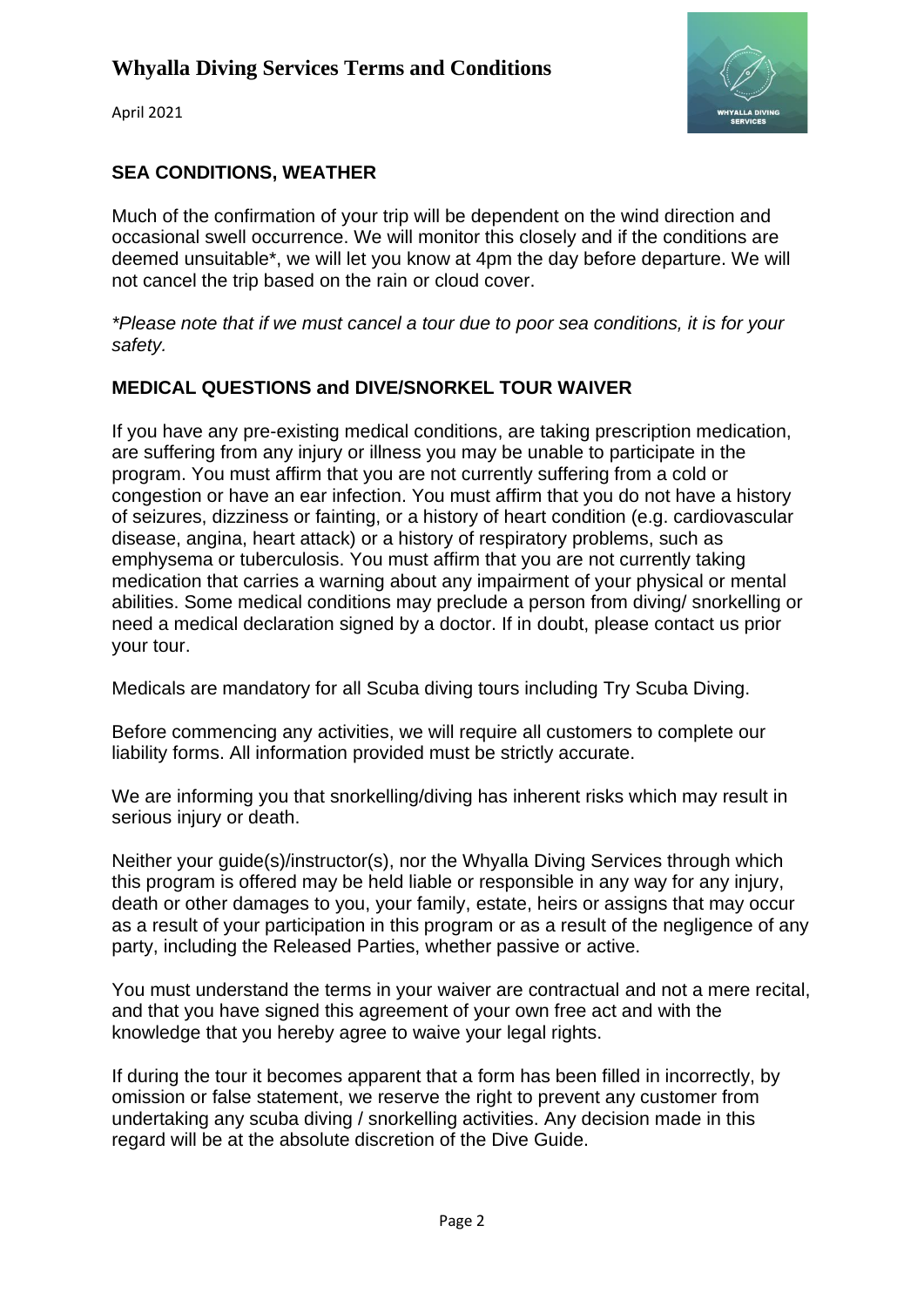

April 2021

You must not participate in scuba diving or snorkelling whilst under the influence of alcohol or any drugs. We shall have no liability to any customer should they participate in diving or snorkelling whilst under the influence of alcohol or any drugs. We may refuse entry to the water in the event we have reasonable grounds to expect a customer has consumed alcohol or drugs within a timeframe that could, in any way, affect their ability to scuba dive/snorkel safely. Any decision made in this regard will be at the absolute discretion of the tour guide.

Guests must be able to swim competently (except if you book a snorkel tour for nonswimmers) in the open ocean and should be aware that the tours can be a relatively physically demanding activity. You must understand that if you are injured as a result of heart attack, panic, hyperventilation, drowning or any other cause, that you expressly assume the risk of said injuries and that you will not hold the Released Parties responsible for the same.

If you are pregnant, we unfortunately cannot take you on this tour except if you have the express written permission of your medical professional.

You must further state that you are of lawful age and legally competent to sign this liability release, or that you have acquired the written consent of your parent or guardian.

Children under 15 years old must be always accompanied by an adult.

All guests MUST ALWAYS follow staff instructions which includes listening to all briefings.

## **SCUBA DIVING**

**We require all Certified Divers to present a valid Certification Card. Failure to show a Certification Card may result in the customer not being able to dive on the tour. This includes but is not limited to dive equipment that varies from standard and any speciality cards Nitrox.**

Our tours are subject to the risks and perils of scuba diving in changeable conditions in an open water environment. We reserve the right, for our customer's safety and/ or the safety of our crew or other scuba divers, to prevent any customer's participation in scuba diving if they are deemed physically or medically unfit to do so or in our sole discretion.

No compensation is offered if you should be unable to complete all offered dives.

We strongly recommend a wait of 24 hours before flying after diving.

We strongly recommend that all customers also purchase Evacuation and Medical cover for scuba diving. It is important to note that in the event a customer requires medical emergency services the expenses are at the financial responsibility of the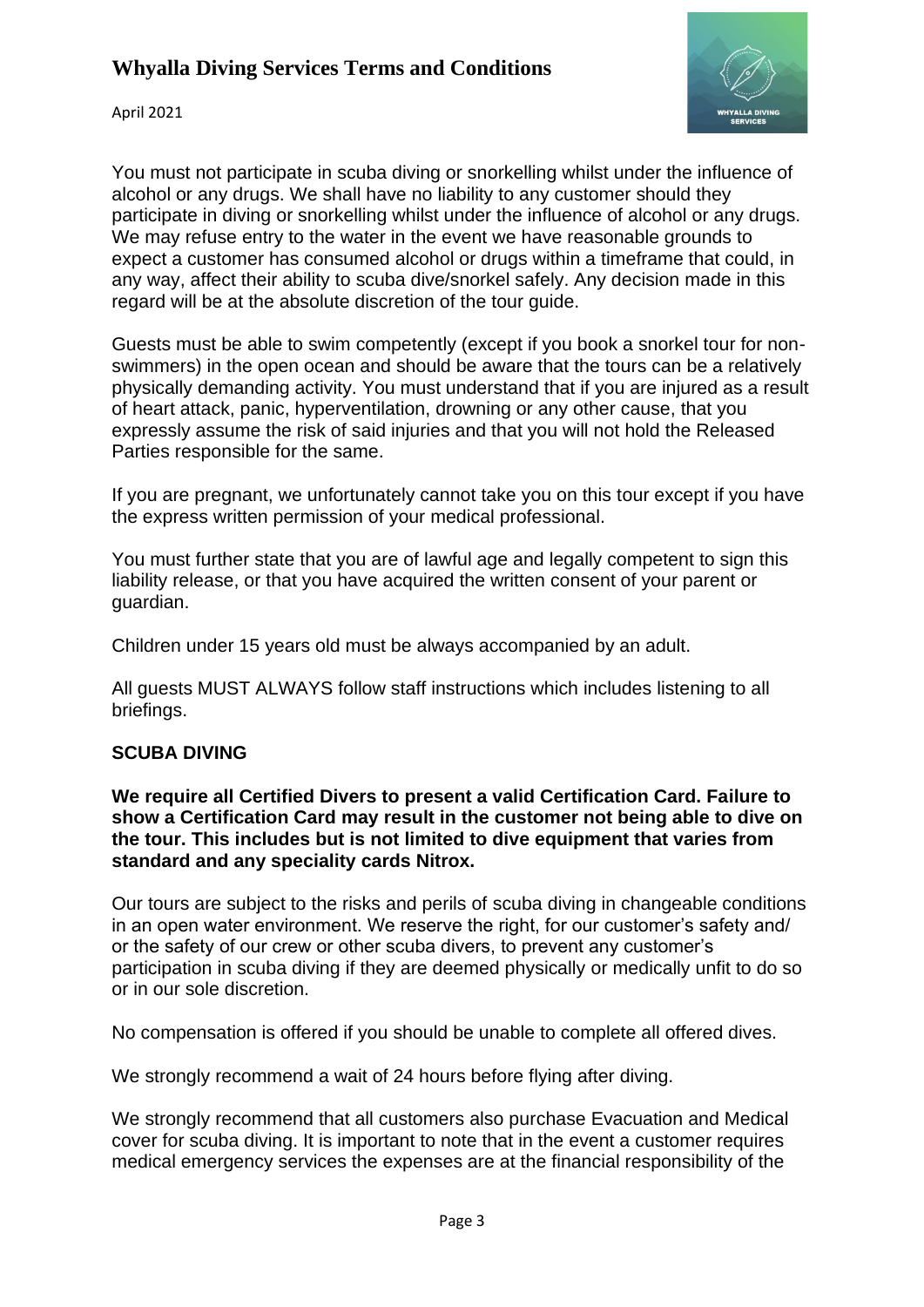April 2021



customer. Divers Alert Network (DAN) [www.diversalertnetwork.org](http://www.diversalertnetwork.org/) offer comprehensive insurance packages specifically for scuba divers.

#### **WHAT TO BRING**

Please wear your swimmers when meeting us at the dive shop. You will be given all the necessary equipment (Kindly check in your booking options – most of our tour bookings have equipment included. If you choose a guide-only option, you can hire equipment at additional cost. Please refer to price list.)

Please remember to bring a towel, and change of warm clothes for the time when you leave the water. Please ensure you have your personal medications with you (e.g., asthmatics, heart disease, anaphylaxis, etc).

#### **HIRE GEAR**

If any equipment is left in a damaged state or lost, the same shall be replaced or repaired at Whyalla Diving Services sole discretion. Whenever repairs or replacement is required the amount charged shall be the replacement cost of the unit at cost price or repair cost.

All equipment is to be inspected by the hirer prior to leaving the dive shop for correct function and serviceability. Once equipment leaves the dive shop it is considered hired and no refunds are applicable.

Please note that no refund will be issued for any activities not completed or equipment not used (including dive cylinders).

By using this website, you signify your acceptance of these terms and conditions of use. For the purposes of these Terms and Conditions, "Us", "Our" and "We" refers to Whyalla Diving Services and our website whyalladivingservices.com.au, while, "You" and "Your" refers to you, the client, visitor, website user or person using our website.

#### **GIFT VOUCHERS**

All Whyalla Diving Services gift vouchers are non-refundable. Vouchers do not expire but cannot be redeemed for cash. The voucher can be transferred to another person or used for any goods and/or services at Whyalla Diving Services.

All charter and course cancellation policies apply as usual. All Whyalla Diving Services gift vouchers are just worth that dollar value and can be used for any other goods/service provided by Whyalla Diving Services. As such, if a product price has changed and if the owner wants to use it for the assigned product, they will have to pay the difference.

#### **AMENDMENT OF TERMS**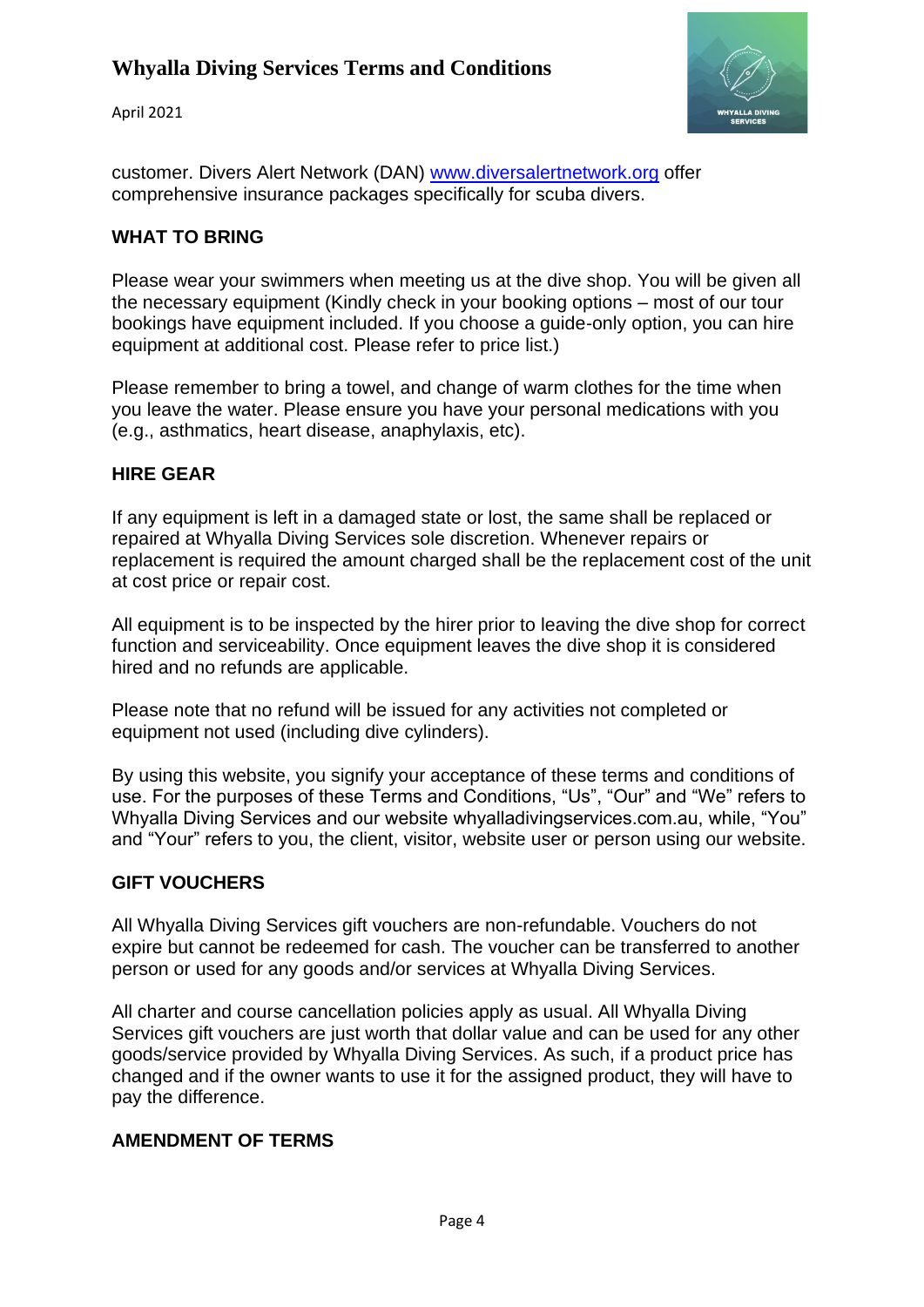

April 2021

We reserve the right to change, modify, add or remove portions of these terms at any time. Please check these terms regularly prior to using our website to ensure you are aware of any changes. We will endeavor to highlight any significant or substantive changes to you where possible. If you choose to use our website, then we will regard that use as conclusive evidence of your agreement and acceptance that these terms govern your and Whyalla Diving Services rights and obligations to each other.

#### **LIMITATION OF LIABILITY**

It is an essential pre-condition to you using our website that you agree and accept that Whyalla Diving Services is not legally responsible for any loss or damage you might suffer related to your use of our website, whether from errors or from omissions in our documents or information, any goods or services we may offer or from any other use of the website. This includes your use or reliance on any third party content, links, comments or advertisements. Your use of, or reliance on, any information or materials on this website is entirely at your own risk, for which we shall not be liable.

It shall be your own responsibility to ensure that any products, services or information available through this website meet your specific, personal requirements. You acknowledge that such information and materials may contain inaccuracies or errors and we expressly exclude liability for any such inaccuracies or errors to the fullest extent permitted by law.

## **LINKS TO OTHER WEBSITES**

Whyalla Diving Services may from time to time provide on its website, links to other websites, advertisements and information on those websites for your convenience. This does not necessarily imply sponsorship, endorsement, or approval or arrangement between Whyalla Diving Services and the owners of those websites and Whyalla Diving Services takes no responsibility for any of the content found on the linked websites.

Whyalla Diving Services website may contain information or advertisements provided by third parties for which Whyalla Diving Services accepts no responsibility whatsoever for any information or advice provided to you directly by third parties. We are making a 'recommendation' only and are not providing any advice nor do we take any responsibility for any advice received in this regard.

#### **DISCLAIMER**

To the fullest extent permitted by law, Whyalla Diving Services absolutely disclaims all warranties, expressed or implied, including, but not limited to, implied warranties of merchantability and fitness for any particular purpose. Whyalla Diving Services gives no warranty that the documents, goods or services will be free of errors, or that defects will be corrected, or that our website or its server is free of viruses or any other harmful components.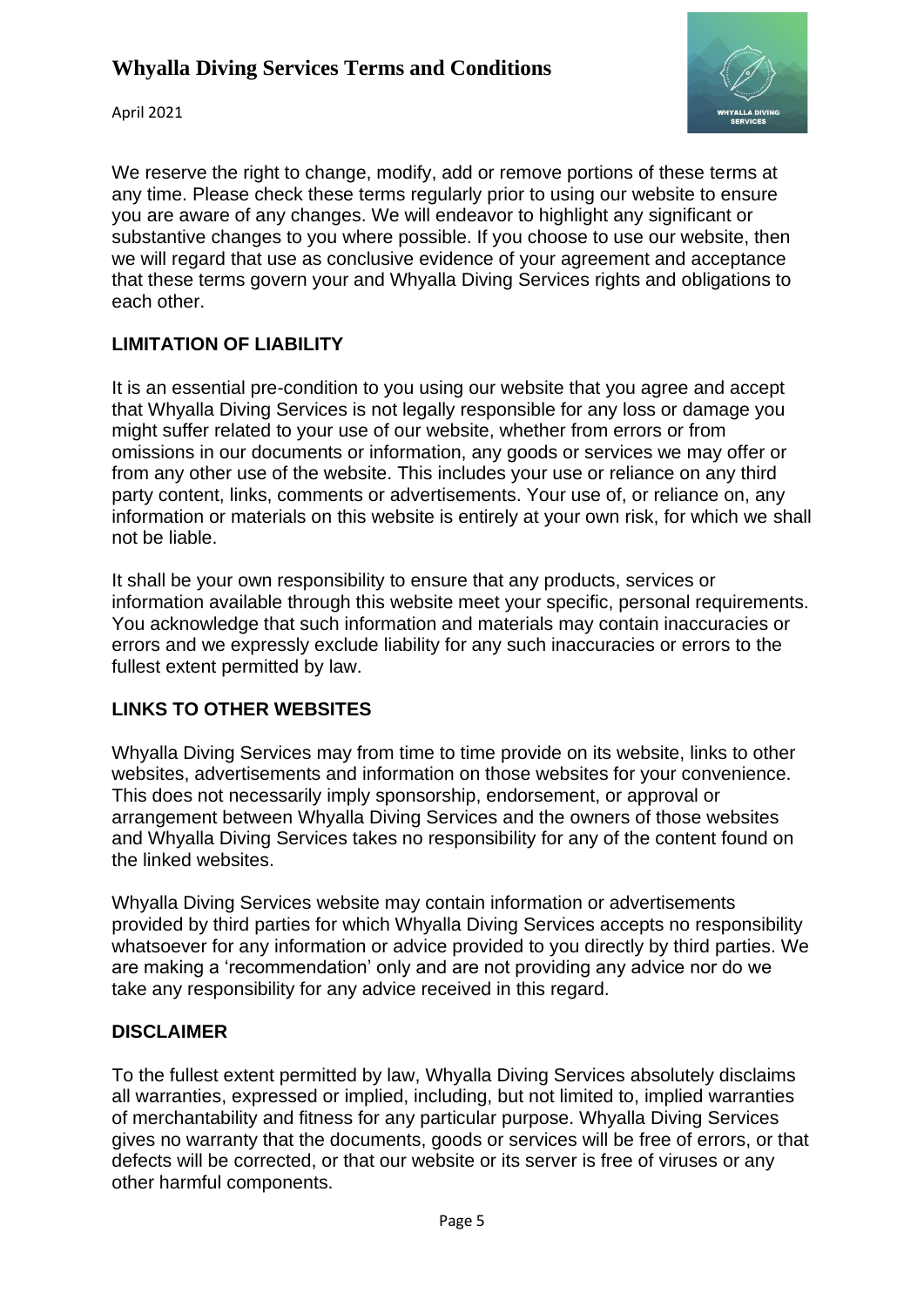

April 2021

Whilst we, at all times endeavour to have the most accurate, reliable and up-to-date information on our website, we do not warrant or make any representations regarding the use or the result of the use of any document, product, service, link or information in its website or as to their correctness, suitability, accuracy, reliability, or otherwise.

It is your sole responsibility and not the responsibility of Whyalla Diving Services to bear any entire costs of servicing, repairs, or correction. The applicable law in your state or territory may not permit these exclusions, particularly the exclusions of some implied warranties. Some of the above may not apply to you but you must ensure you are aware of any risk you may be taking by using this website or any products or services that may be offered through it. It is your responsibility to do so.

#### **YOUR PRIVACY**

At Whyalla Diving Services, we are committed to protecting your privacy. We use the information we collect about you to maximize the services that we provide to you. We respect the privacy and confidentiality of the information provided by you and adheres to the Australian Privacy Principles. Please read our separate Privacy Policy carefully.

The participant acknowledges and gives consent for Whyalla Diving Services by itself or through an agent to take photographs, audio or video recordings, or other forms of recordings that capture the passenger's image, likeness, voice, performance, or all of these ("Images") during the course of this activity / tour.

Whyalla Diving Services may use Images for marketing and promoting its services. The ways in which the Images will be used for marketing purposes include, but are not limited to, incorporating the Images in print, broadcast, internet media, direct marketing channels, downloadable content and applications, and all other media, platform or technology now known or to be developed for distribution around the world. The Images may be altered, modified, changed, combined or incorporated into other works. The images may be published internationally within printed brochures or websites, and hosted in data centres outside of Australia.

#### **THIRD PARTIES**

Whyalla Diving Services does not and will not sell or deal in personal or customer information. We may however use in a general sense without any reference to your name, your information to create marketing statistics, identify user demands and to assist it in meeting customer needs generally. In addition, we may use the information that you provide to improve its website and its services but not for any other use.

## **DISCLOSE YOUR INFORMATION**

Whyalla Diving Services may be required, in certain circumstances, to disclose information in good faith and where Whyalla Diving Services is required to do so in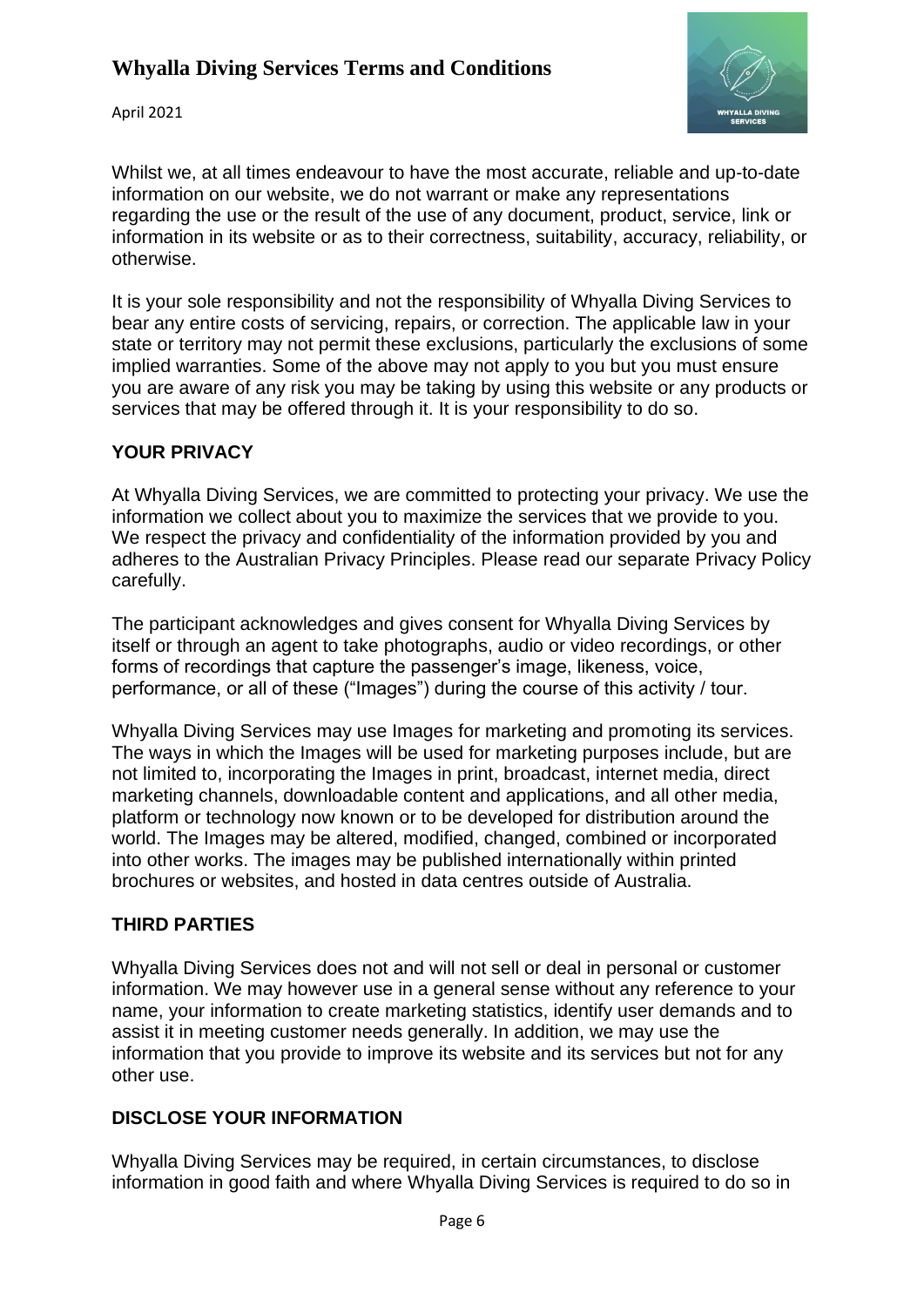April 2021



the following circumstances: by law or by any court; to enforce the terms of any of our customer agreements; or to protect the rights, property or safety of our customers or third parties.

### **WHOLE AGREEMENT**

These terms and conditions represent the whole agreement between you and Whyalla Diving Services concerning your use and access to Whyalla Diving Services website and your use and access to the documents and information on it. No other term is to be included in this agreement except where it is required to be included by any legislation of the Commonwealth or any State or Territory. All implied terms except those implied by statute and which cannot be expressly excluded are hereby expressly excluded.

#### **EXCLUSION OF UNENFORCEABLE TERMS**

Where any clause or term above would by any applicable statute be illegal, void, or unenforceable in any State or Territory then such a clause shall not apply in that State or Territory and shall be deemed never to have been included in these terms and conditions in that State or Territory. Such a clause if legal and enforceable in any other State or Territory shall continue to be fully enforceable and part of this agreement in those other States and Territories. The deemed exclusion of any term pursuant to this paragraph shall not affect or modify the full enforceability and construction of the other clauses of these terms and conditions.

#### **JURISDICTION**

This agreement and this website are subject to the laws of South Australia and Australia. If there is a dispute between you and Whyalla Diving Services that results in litigation, then you must submit to the jurisdiction of the courts of South Australia.

#### **PRIVACY POLICY**

Whyalla Diving Services is committed to providing quality services to you and this policy outlines our ongoing obligations to you in respect of how we manage your Personal Information.

We have adopted the Australian Privacy Principles (APPs) contained in the Privacy Act 1988 (Cth) (the Privacy Act). The NPPs govern the way in which we collect, use, disclose, store, secure and dispose of your Personal Information.

A copy of the Australian Privacy Principles may be obtained from the website of The Office of the Australian Information Commissioner at [www.aoic.gov.au](http://www.aoic.gov.au/)